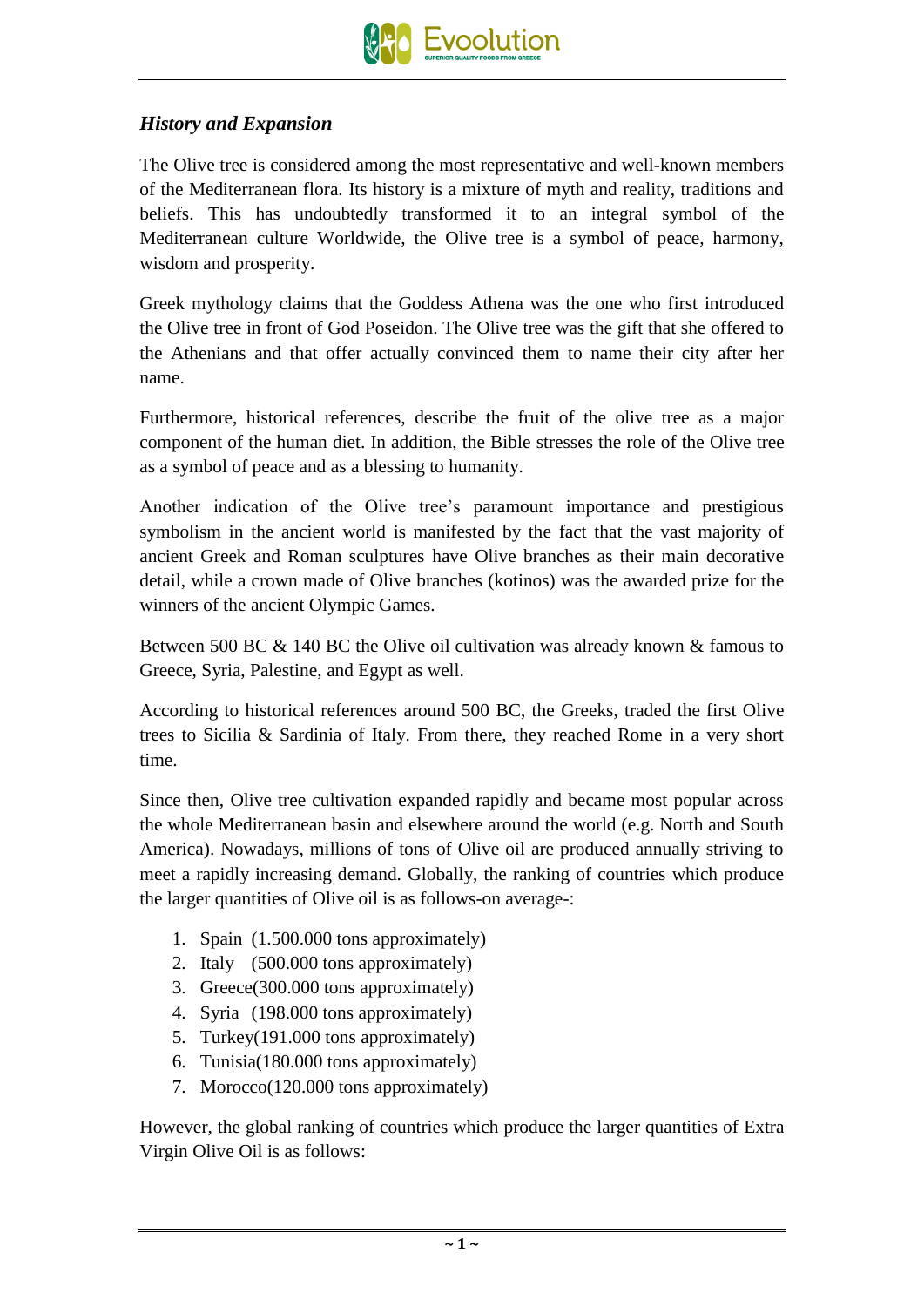

- 1. Greece
- 2. Italy
- 3. Spain

Olive trees are not only great in number and importance worldwide, but also extremely diverse in their traits. It is estimated that more than 1.300 varieties of Olive trees exist globally, of which at least 80 are considered to be genuinely Greek.

In Greece, 7.500.000 of acres are being cultivated with Olive trees. Around 600.000 of these acres are devoted to organic Olive tree farming. The main areas with Olive tree cultivation in Greece are:

- $\triangle$  the Peloponnese Region
- $\div$  the Mitilini Island
- **❖** the Corfu Island
- $\triangleleft$  the Amfissa Region
- $\triangle$  the Lamia Region
- $\div$  the Ionian Islands
- $\triangle$  the Magnesia Region
- $\triangle$  the Evvoia Island
- $\triangle$  the Attica Region

Moreover, Olive trees are being cultivated in Greece, and worldwide, for producing edible / table Olives as well. The most known Greek edible Olive varieties are Kalamon, Amfissis and Thasou. Among the most known and the most common Greek Olive tree varieties for Olive oil production are Ladolia, Manaki, Koroneiki and Athinolia.

## *Olive Oil Production Determinants*

During the ripening process, the Olive tree's fruits gradually change color from green to purple and finally they all turn black. The flavor characteristics of the Olive oil mainly depend on the maturity stage and the variety of the collected Olive fruits. The color of the olive fruit, as stated above, is indicative of its maturity level. The Olive oil that is derived from green and purple olives contains a significant amount of aromatic ingredients resulting in a strong fruity flavor. The Koroneiki and Athinolia varieties strengthen these characteristics.

Conversely, as the olive fruit ripens, the amount of aromatic components is declining. The Olive oil produced from violet and black olives has a smoother taste and aroma resembling the smell of fruits like apple and sometimes almond for example. The Ladolia and Manaki varieties amplify the aforementioned characteristics.

The taste, the quality and the quantities of the produced Olive oil also depend upon:

- $\triangleright$  The climate conditions
- $\triangleright$  The soil ingredients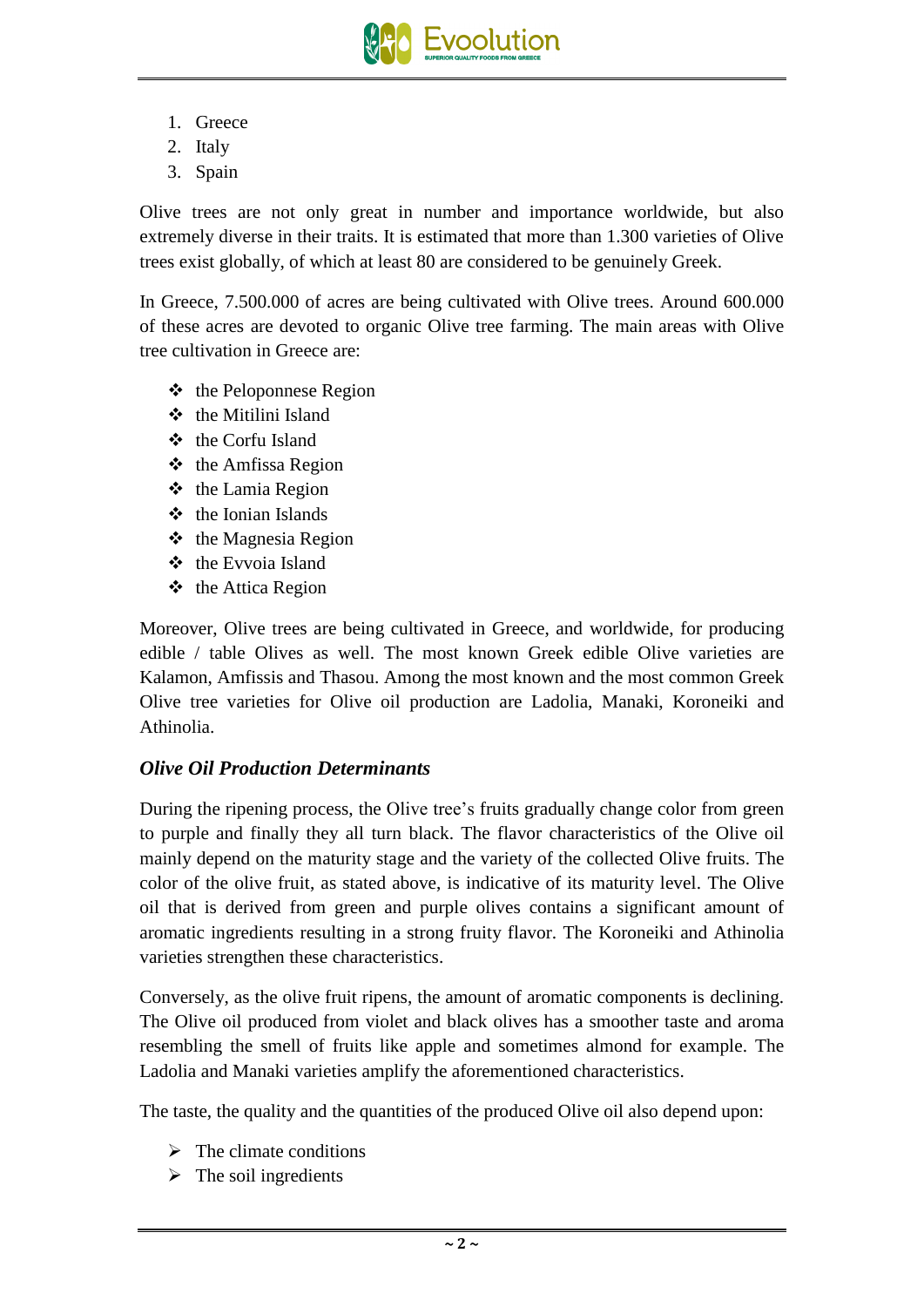

- $\triangleright$  The cultivation techniques such as:
	- o the pruning technique and the extent of the pruning process
	- o the tilth of the soil
	- o the frequency of the irrigation
	- o the use of fertilizers

By further analyzing the aforementioned cultivation techniques, the following justifications for their necessity are derived:

- 1. *The pruning*: its main scope is the removal of the weak, the diseased, the aged or / and the dead branches which absorb vital sap of the olive tree. These branches cannot use the sap they absorb to produce fruit while they deprive these valuable ingredients from younger branches which can use them efficiently and more productively. The pruning process takes place usually once or twice in a year, mainly after the olive fruit harvesting and also in spring. The age, the variety, the location and the specific peculiarity of each Olive tree dictates the frequency and the extent of the pruning. Another purpose of the pruning process, is to allow to vital climate conditions such as
	- a. the Air
	- b. the Sun

to reach freely every inch of the Olive tree. In this way, the tree's hygiene and productivity greatly improves.

- 2. *The tilth of the soil*: it is needed for mixing the components of the soil across the whole area occupied by the root system of the Olive tree. It is also ensuring that the proper oxygen and moisture will be given to every single tree root. The tilth is usually applicable once in a year, while fertilizers might simultaneously be sown to supplement ingredients of paramount importance for the prosperity and productivity of the Olive tree such as Potassium, Magnesium, Nitrogen and Boron.
- 3. *The watering for the Olive trees* becomes more vital before spring, when the flowering process is about to start. Some watering during the blistering hot Mediterranean summer months may prove to be highly beneficial as well.

An interesting and unique phenomenon related with the productivity of the Olive tree is the Alternate Bearing. The Alternate Bearing, also known as Biennial Bearing, means that every olive tree has a cycle of a high production year followed by a year of reduced production. This phenomenon is probably due to the competition between the urge of the tree for branch growth and for the production of the highest possible number of fruits in the year of high fruiting. The intensity can be mitigated by:

• pruning the tree in the year when the high fruition is expected

• using fertilizers (mainly Potassium, Magnesium, and Nitrogen which spur new vegetation)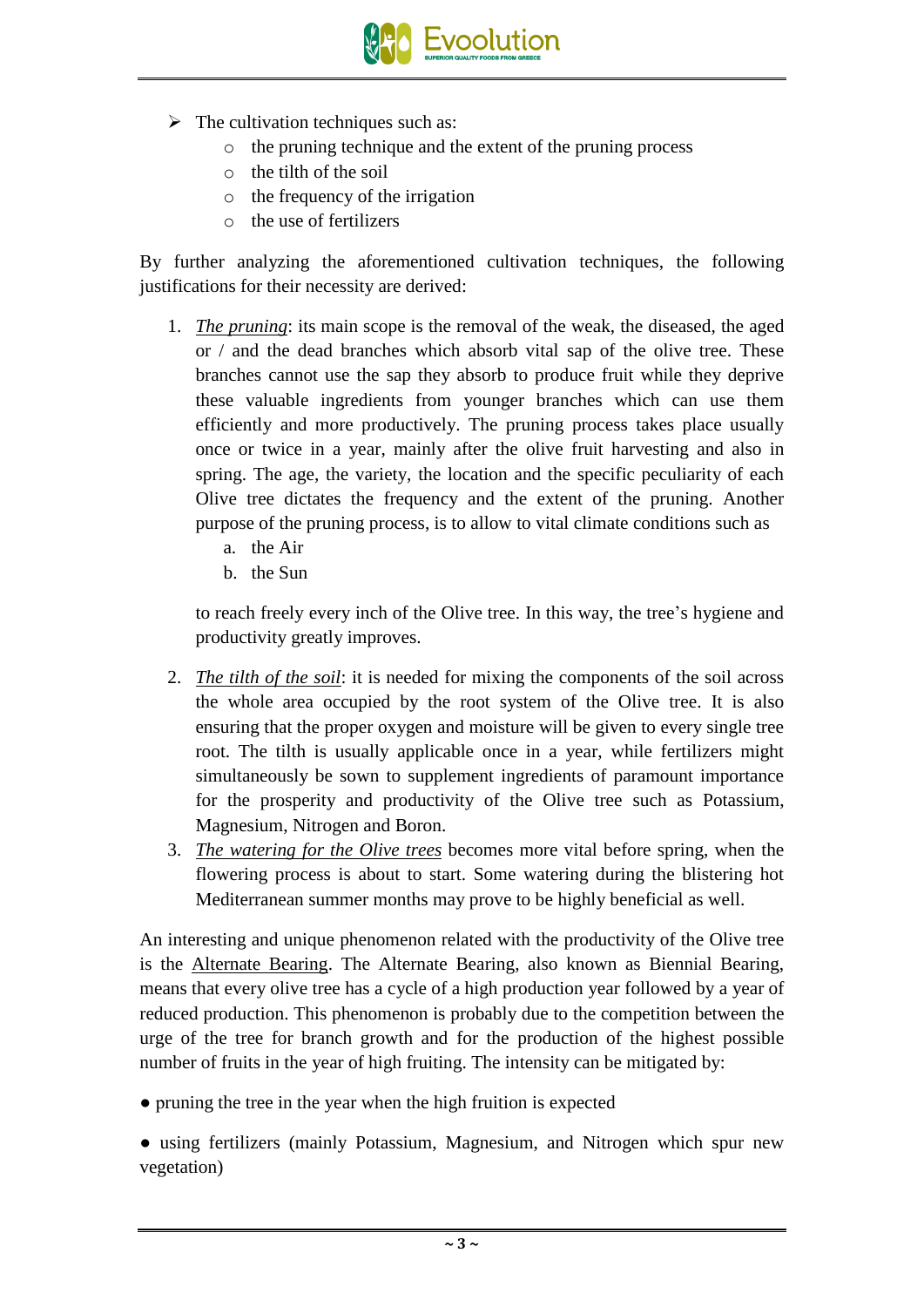• irrigating frequently.

Olive trees are able to give olive fruits regardless of their age and throughout their entire age long life. The olive harvesting is being accomplished from early November till January, depending on the variety of the olive tree, its age and the climate conditions of the area.

The olives are harvested either by hand or by mechanical means. Harvesting by hand is mostly applied to table olives. Hand harvesting is more time consuming and has increased cost compared to the mechanical means but it helps avoiding the crushing of small olive branches, that would be next year's fruit bearers, and the scratching of the collected olives resulting in higher quality products (edible olives and olive oil).

## *Olive Oil Nutrition Facts and Health Benefits*

Olive oil demand is rapidly and continuously increasing the last few decades as a result of its recognition as the key component of the Mediterranean diet, a diet associated with high quality and longevity of life. These unique and desirable characteristics actually stem from the following facts concerning Olive oil:

- $\checkmark$  Olive oil is the best edible oil in terms of palatability, stability, lipid profile, and safety profiles.
- $\checkmark$  It is rich in energy and its high ratio of mono-unsaturated fatty acids to saturated fatty acids qualifies it as one of the healthiest oil for consumption.
- $\checkmark$  Extra virgin oil has high smoke point, 450 °F (210 °C). This property of olive is crucial while employing in high-temperature cooking, as in deep-frying of certain food items.
- $\checkmark$  Olive oil has an excellent lipid profile. Saturated, mono-unsaturated and polyunsaturated (SFA: MUFA: PUFA= 14: 77: 9) fats in it are distributed at healthy proportions.
- $\checkmark$  Natively cold-pressed oil is one of the stable cooking oils featuring a very long shelf life.

and specific health benefits obtained from its regular consumption:

- Olive oil has distinct flavor and taste. Unlike many other oils, which are extracted from nuts and seeds (e.g. sunflower, pumpkin, palm or soya oil), the olive oil is obtained from the olive berries and hence, carries large amounts of plant-derived anti-oxidants, phyto-sterols, and vitamins.
- Olive oil is recognized as one of the healthiest edible oils since it contains less saturated fats. Additionally, it composes linoleic (omega-6) and linolenic acid (omega-3) essential fatty acids at recommended 8:1 ratio.
- $\cdot$  It is especially rich in mono-unsaturated fatty acids (MUFA) like oleic acid (18:1) and palmitoleic acid (16:1) that help in lowering LDL or "bad cholesterol" and to increase HDL or "good cholesterol" in the blood. Research studies suggest that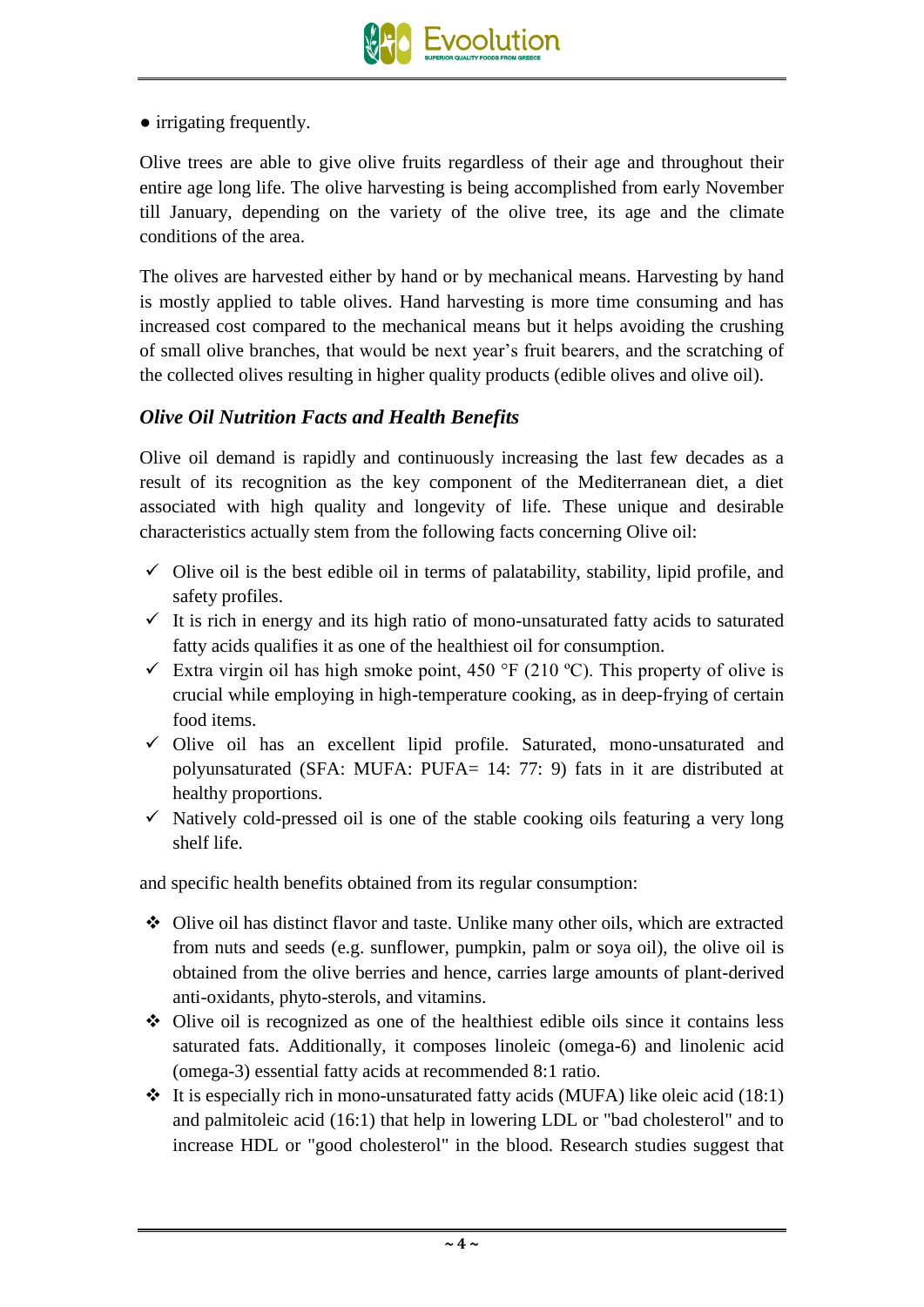

Mediterranean diet, which is rich in monounsaturated fatty acids help to prevent coronary artery disease and strokes by favoring healthy blood lipid profile.

- Olive oil, *especially extra virgin*, contains tyrosol phenolic compounds such as oleuropein and oleocanthal. These compounds are responsible for its bitter, and pungent taste. Oleocanthal, oleurpein, and its derivative hydroxytyrosol are nature's most powerful anti-oxidants. Together with vitamin E and carotenoids, they play a vital role fighting against cancer, inflammation, coronary artery disease, degenerative nerve diseases, diabetes and many other disorders.
- Studies suggest that oleocanthal has ibuprofen (NSAID) like ant-inflammatory activities. Mediterranean diet that uses olive oil may be responsible in part for the low incidence of coronary artery disease in the regions of the Mediterranean basin.
- $\div$  Being a vegetable source, it has very high levels of plant sterols, especially βsitosterol. The FDA (USA's, and world's most credible, Food Association) has approved the following claim for phytosterols: "Foods containing at least 0.4 gram per serving of plant sterols, eaten twice a day with meals for a daily total intake of at least 0.8 gram, as part of a diet low in saturated fat and cholesterol, may reduce the risk of heart disease". Phyto-sterols competitively inhibit cholesterol absorption in the gut, and thereby can reduce total cholesterol levels by 10% to 15%.
- $\div$  Olive oil is rich in vitamin E. 100 g fresh extra-virgin oil contains 14.39 mcg (about 96% of RDA) of alpha-tocopherol. Vitamin E is a powerful lipid soluble antioxidant, required for maintaining the integrity of cell membrane of mucus membranes and skin by protecting it from harmful oxygen-free radicals.
- $\cdot$  In addition, extra-virgin oil is also a very good source of vitamin K; 100 g provides about 50% of DRI. Vitamin K has a potential role in the increase of bone mass by promoting osteotrophic activity in the bone. It also has established role in Alzheimer's disease patients by limiting neuronal damage in the brain.

## *Our Olive Estate*

Evoolution Factory is being located 150 kilometers away from Athens. It is an olive estate situated in a historic olive triangle. All our olive oils come from the Greek Peloponnese region, famous since antiquity for the quality of its olives and olive oil. We do have our family-owned olive groves on a fertile, triangular-shaped plateau, around 500 meters above sea level, situated between ancient Trizina, Kranidi and Epidaurus.

This historic olive triangle is part of a larger area in the Eastern Peloponnese, a spectacular volcanic peninsula which includes the Municipalities of Trizina, Methana and Poros Island. It is richly carpeted with forests of yew, lemon groves and wild olive trees, carnations, gladiolas and even rare orchids, all contributing unique nuances to our olive oil's aroma and taste.

The geology and microclimate are ideally suited for olive tree growing: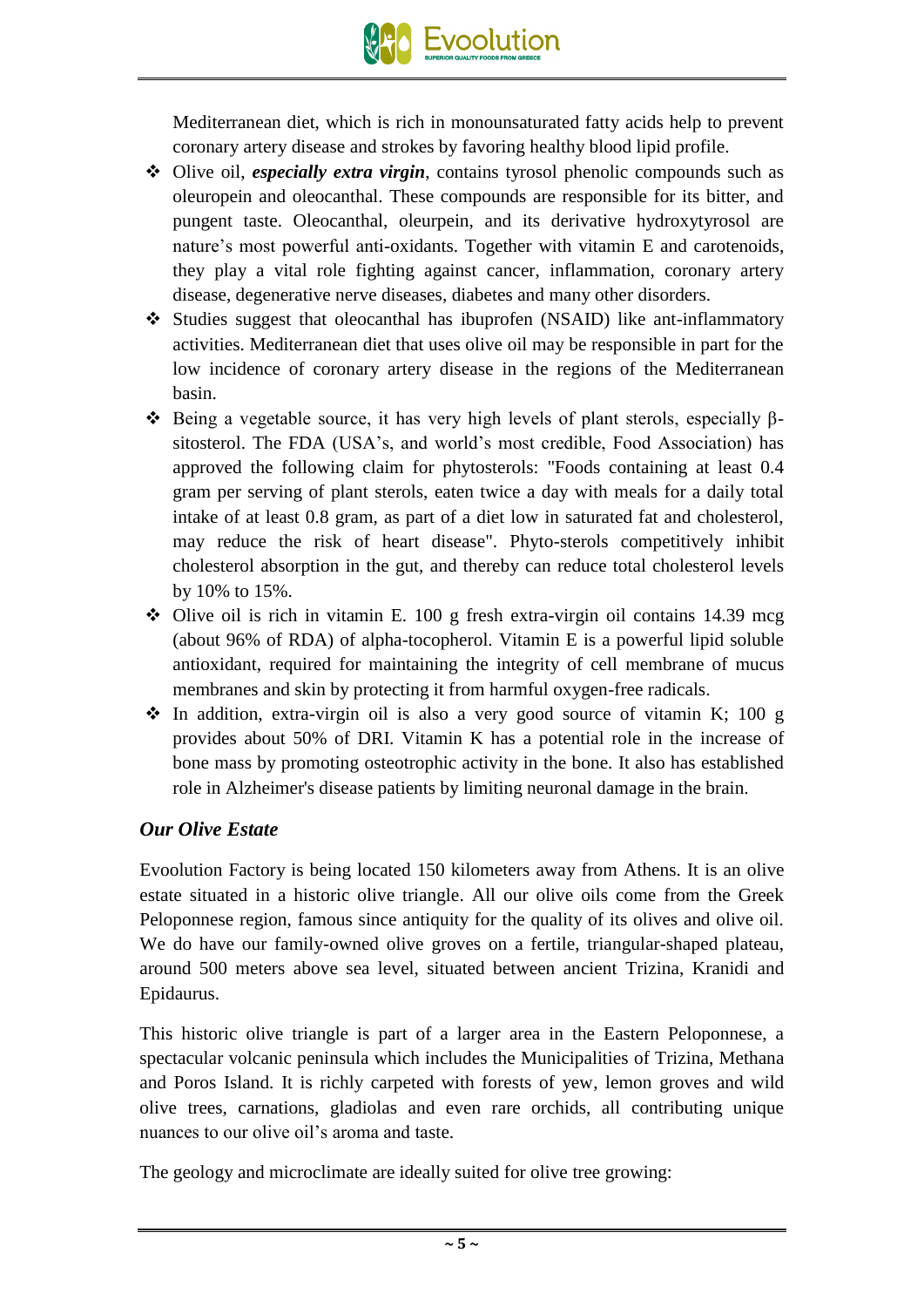

- mountainous, sloping ground with good drainage
- slate soil with neutral or alkaline pH and a good concentration of trace minerals such as phosphorus, potassium and boron,
- mild winters, hot dry summers with medium northerly winds and average annual rainfall.

These factors contribute to the health and resilience of the olive trees, without the need for chemical fertilizers or pesticides. Our olive groves have always been cultivated with natural, environmentally-friendly methods, whether or not officially organically-certified. The resulting olive oil is of superior quality with a naturally clear green-golden color, highly and richly aromatic and with high nutritional values.

Apart from its distinction as an area of outstanding natural beauty, the historic olive triangle where our estate is located, is also home to many Unesco World Heritage sites. Here, history fascinatingly mingles with mythology:

- *Ancient Mycenae*, the capital of King Agamemnon, a major hero-warrior in Trojan War, was one of the major centers of Greek civilization in 2000 years BC.
- *Epidaurus* is reputed to be the birthplace of Apollo and Asclepius the Healer.
- *The Asclepeion Sanctuary* adjoining the Epidaurus Theatre was the most celebrated healing center of the Classical world, in effect one of the world's first hospitals. Olive oil was almost certainly imbibed or applied in the form of soothing balms, as part of different cures.
- The earliest human settlements, dating back to the Bronze Age and beyond show evidence of olive cultivation. Findings in a cave in Frachti, nearby Ermioni date back to the Stone Age, 6000 years ago.
- *At Methana*, a primitive olive press, one of the world's earliest, is estimated at 4000 years old.

Our working procedures from grove till the bottling are being ISO 22000 certified.

The harvesting and extraction methods used by our company, Evoolution, are the following ones:

- i. nets are being laid upon the ground, for collecting the olive fruit as clean and as efficient as possible,
- ii. scallops are used (mechanically animated by electricity or compressed air),
- iii. vibrator machines are used which shake gently the olive branches full of olive fruits allowing them to fall on the nets
- iv. specialized harvesting machines are used especially when intense planting is being observed on the olive orchard.
- v. The collected olives are transferred to the oil press factory without any delay. Once olives are collected, because of their exposure to air and light, they quickly begin to deteriorate in quality due to a process known as oxidation.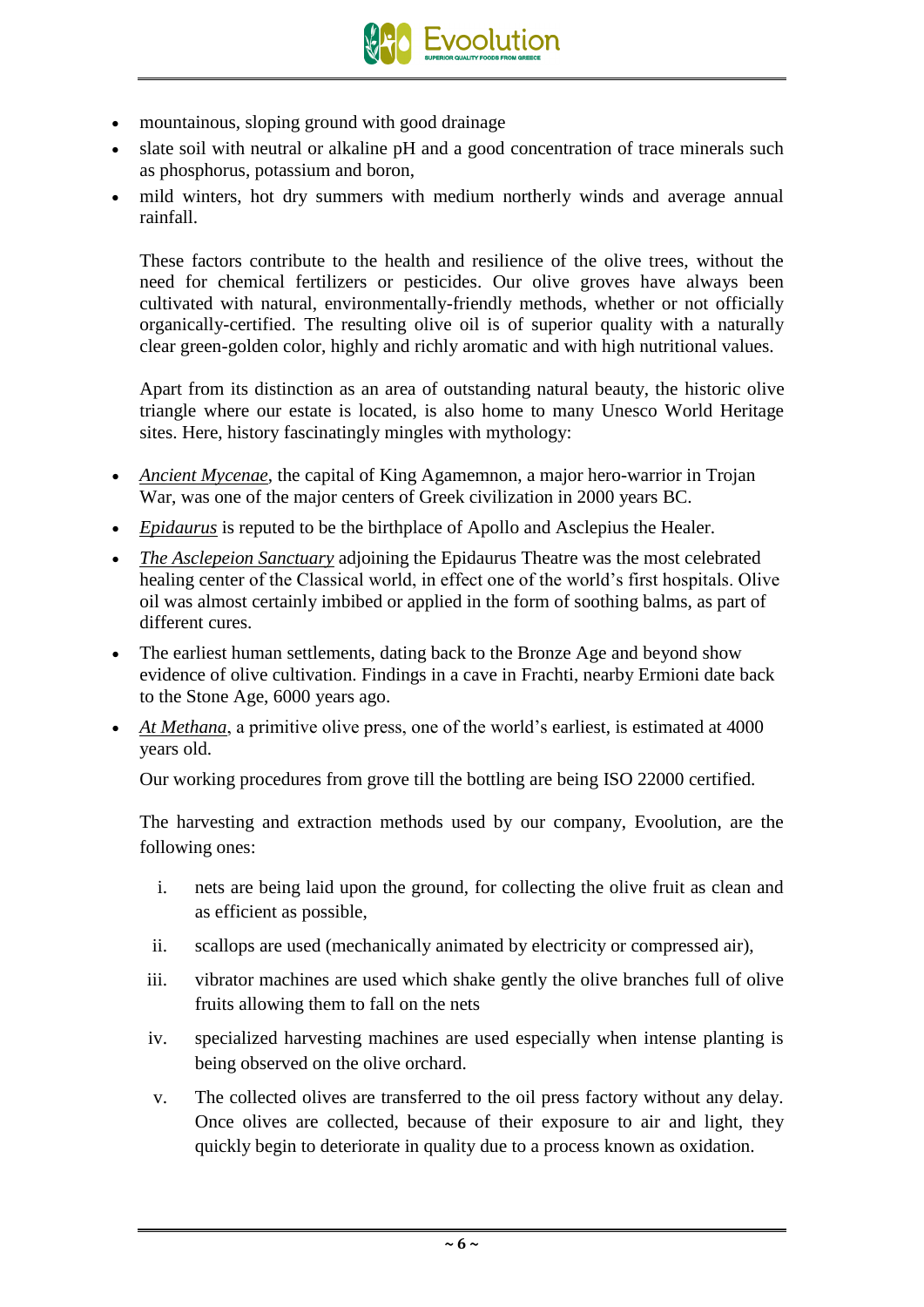

- vi. After they arrive to the factory, any leaves and small branches that were accidentally collected because of the mechanical means are meticulously removed. Then the olives are washed and immediately cold-pressed.
- vii. When the olives arrive at the press, they are processed in small batches for better quality control. Each batch produced is recorded with its own Lot number and samples are tested in our on-site laboratory.
- viii. Olives are sensitive to heat and many older-technology presses are unable to prevent temperatures rising during all production stages. This affects not only the aroma and taste, but also the beneficial polyphenol content of olive oil. Any modern professional method should guarantee that its olives are coldextracted at a steady temperature of below 27°C throughout.
	- ix. The olive press process has to be a two-phase one as it is called; resulting in producing a fresh olive fruit juice, the olive oil, that has never come into contact with water. This is important, since the vitamins and natural antioxidants of olive oil, known as polyphenols, are water-soluble.
	- x. Once extracted, the olive oil is stored in airtight stainless steel drums, where it remains under ideal climate-controlled and dark conditions, until it is needed for bottling.
	- xi. Our state-of-the-art olive press at Agia Eleni Estate in Trizinia is environmentally-friendly and has been constructed in full accordance with international standards and certifications. It may come as a surprise to know that there are numerous different types of olive presses available, both traditional and modern. Each of them might exert significant or minor effects on the quality of the produced olive oil.
- xii. Since our olive press was completed in early 2011, our experts were able to take full note of the latest advances in olive production and select the most efficient installations.
- xiii. Since it is vital to collect olives at just the right time and process them immediately to avoid oxidation, at Evoolution, we combine technology with methodology and guarantee consistently high quality results.

We have our own truck (with a stainless steel container) for carrying our Extra Virgin Olive Oil, suitable for foods & ISO certified.

Outside the factory there is a special facility which distributes the extra virgin olive oil from the truck to the deposits inside the factory. For every –stainless steel- tank there is a specific tube for carrying the extra virgin olive oil. After that, the quantity received for each tank, the supplier of the extra virgin olive oil, the ingredients of it and the date that this happened are noted down and officially recorded.

Our extra virgin olive oil is stored with complete lack of oxygen inside the tank, by filling the void with nitrogen instead, for avoiding the time decay and oxidation of the olive oil.